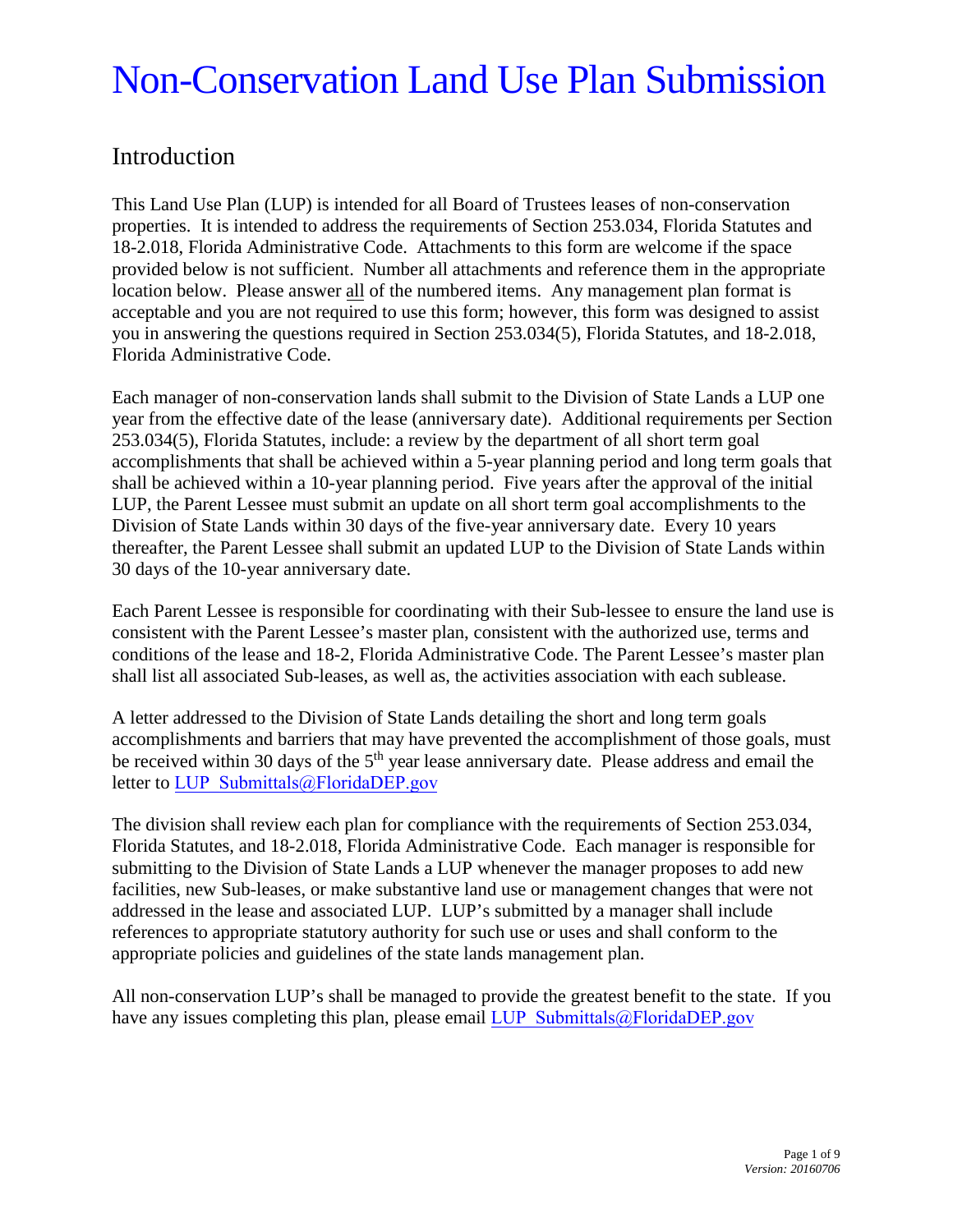### **A. General Information**

| 1. Common name of the property:                                                                                                                                                                                                |                                                                                 |  |
|--------------------------------------------------------------------------------------------------------------------------------------------------------------------------------------------------------------------------------|---------------------------------------------------------------------------------|--|
|                                                                                                                                                                                                                                |                                                                                 |  |
|                                                                                                                                                                                                                                |                                                                                 |  |
| Name of agency that is managing the property: ___________________________________                                                                                                                                              |                                                                                 |  |
|                                                                                                                                                                                                                                |                                                                                 |  |
|                                                                                                                                                                                                                                |                                                                                 |  |
|                                                                                                                                                                                                                                |                                                                                 |  |
|                                                                                                                                                                                                                                | b) Phone                                                                        |  |
|                                                                                                                                                                                                                                | c) Email: $\qquad \qquad$                                                       |  |
|                                                                                                                                                                                                                                |                                                                                 |  |
| Billing Contact person: Note that the contract of the contract of the contract of the contract of the contract of the contract of the contract of the contract of the contract of the contract of the contract of the contract |                                                                                 |  |
|                                                                                                                                                                                                                                | a) Address:                                                                     |  |
|                                                                                                                                                                                                                                | b) Phone:                                                                       |  |
|                                                                                                                                                                                                                                | c) Email:                                                                       |  |
|                                                                                                                                                                                                                                |                                                                                 |  |
|                                                                                                                                                                                                                                |                                                                                 |  |
|                                                                                                                                                                                                                                |                                                                                 |  |
|                                                                                                                                                                                                                                | b) Phone:                                                                       |  |
|                                                                                                                                                                                                                                | c) Email: $\frac{1}{\sqrt{1-\frac{1}{2}} \left(\frac{1}{2}-\frac{1}{2}\right)}$ |  |
| 2. Provide a map, as an attachment, showing the location and boundaries of the property<br>including: (A map can be found at the property appraiser's site)                                                                    |                                                                                 |  |
| a) The location and type of structures or improvements currently on the property                                                                                                                                               |                                                                                 |  |

b) The location and type of proposed improvements.

3. Provide a legal description, as an attachment, of the property. *(A legal description can be found in the lease)*

4. Are there any associated Sub-leases?

 $\Box$  Yes  $\Box$  No

If yes, please complete questions 4, 5, and 6. Please list all Sub and Sub-Sub-leases:

*(Florida Statute and Florida Administrative Code does not require a Sub-lessee to submit a management plan to the Division of State Lands for review or approval. The Parent Lessee is responsible for coordinating with their Sub-lessees to make sure they are consistent with the Parent Lessee master plan and that it includes all activities for the above referenced Sub-lessees. Please contact [LUP\\_Submittals@FloridaDEP.gov](LUP_Submittals@FloridaDEP.gov), for a list of all Sub -leases associated with the Parent Lease.)*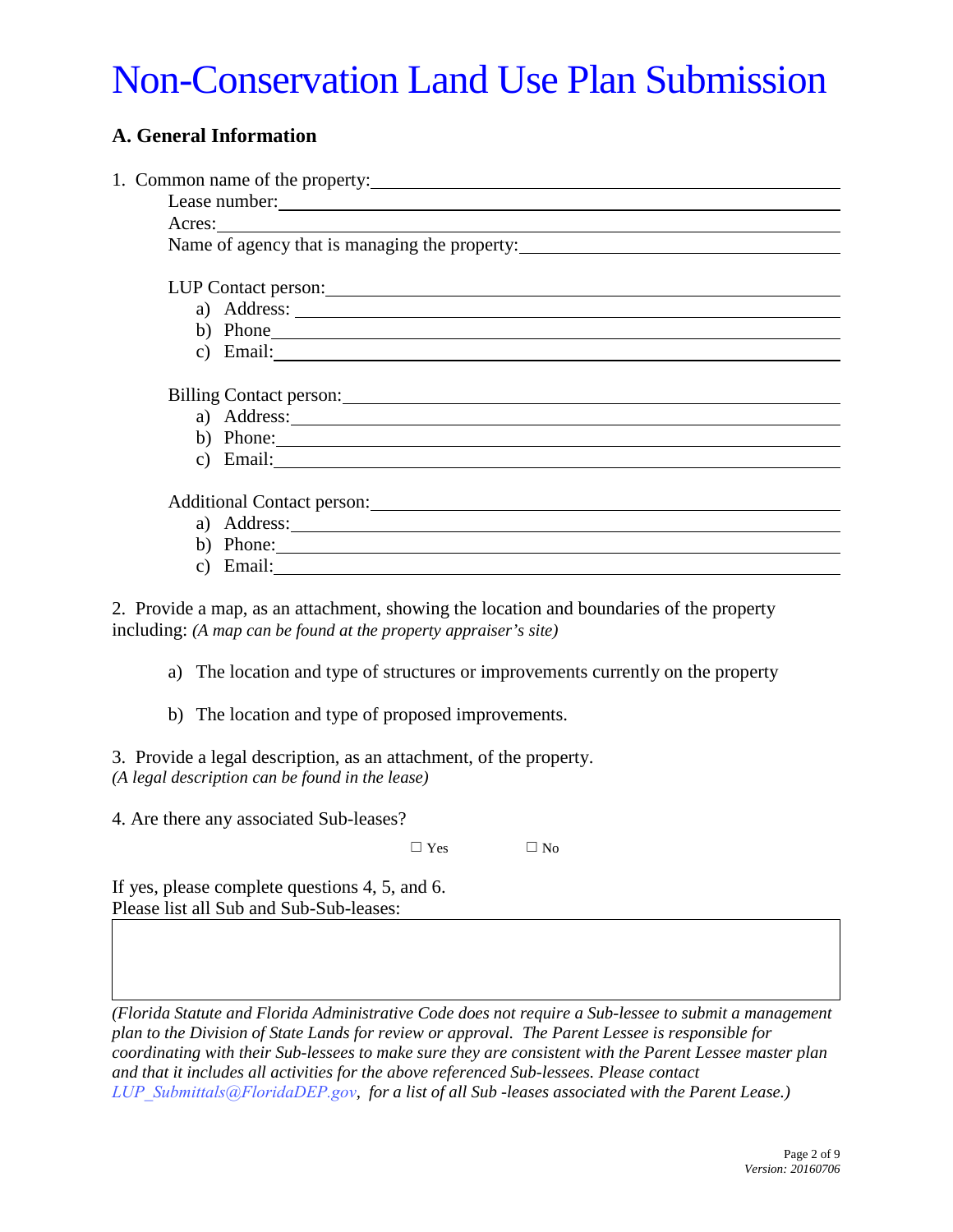5. Provide a map, as an attachment, showing the location and boundaries for each of the Sub lessee properties including: *(A map can be found at the property appraiser's site)*

a) The location and type of structures or improvements currently on the property

b) The location and type of proposed improvements.

6. Provide a legal description, as an attachment, for each of the properties. *(A legal description can be found in the lease(s))*

### **B. Usage of Property - (Include Parent Lessee and Sub-lessee properties)**

7. Please provide a detailed description of **past** uses on the property. *For example, timber or agriculture, vacant property, private office building and parking lot, or maintenance yard.*

8. Please provide a detailed description of **current** uses on the property. *For example, 10,000 square foot waste water treatment plant and 100-acre spray field used to treat the city of X wastewater.*

9. Are you proposing any new uses to the property?

 $\square$  Yes  $\square$  No

If so, please explain: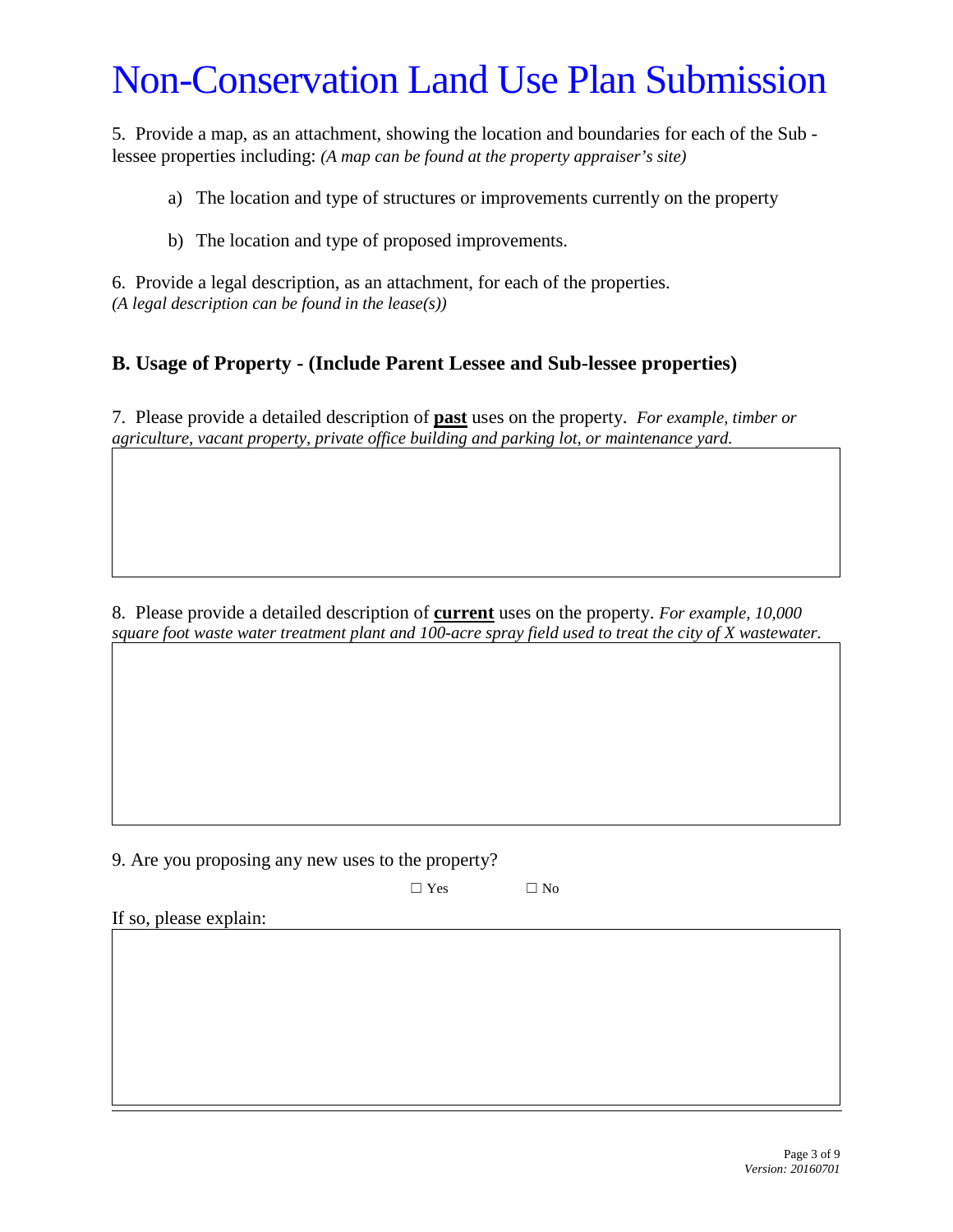10. Are there any uses on the property that are not consistent with the Land Use Plan or approved use of property? *For example, the property was approved for educational purposes but there is an adjacent neighborhood where the residents are encroaching, dumping, driving on the property.*

 $\square$  Yes  $\square$  No

If so, please explain:

11. Please provide an analysis of the potential of the property to generate revenue to enhance the management of the property.

12. Was there any public or local government involvement/participation in the development of this plan?

 $\square$  Yes  $\square$  No

If so, please explain:

### **C. Management Activities - (Include Parent Lessee and Sub-lessee properties)**

13. Is there more than one managing agencies that could facilitate the restoration of the property?

 $\Box$  Yes  $\Box$  No

If so, please explain: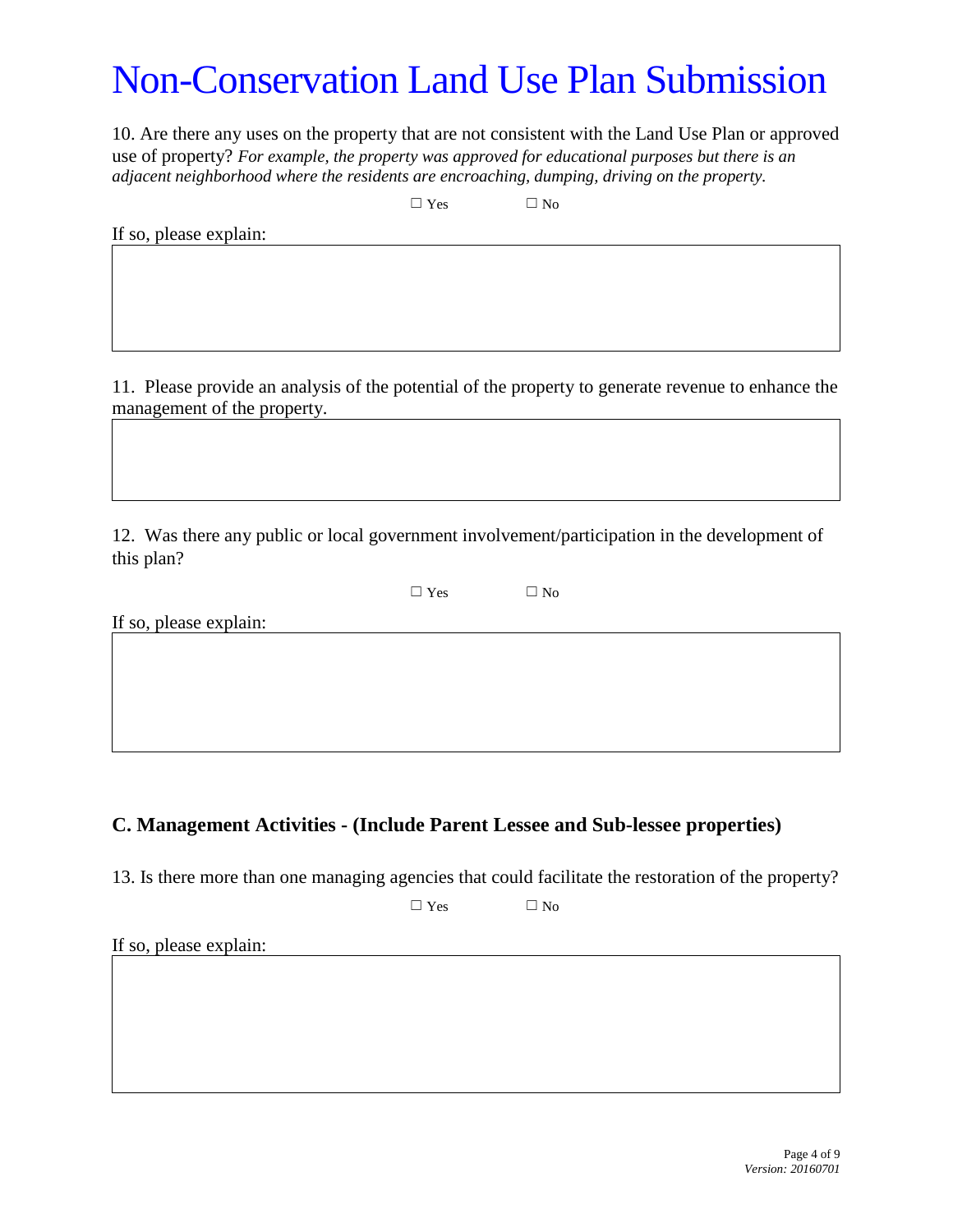14. A physical description of the land which includes any significant natural or cultural resources as well as management strategies developed by the land manager to protect such resources. *s. 253.034(5)(i)1.a., F.S.*

15. What is the desired property development outcome? *For instance, construction of new buildings, general building renovations, landscaping and development.*

*s. 253.034(5)(i)1.b., F.S.*

16. What is the schedule for achieving the desired property development outcome? *s. 253.034(5)(i)1.c., F.S.*

17. Describe the short-term and long-term development goals. *s. 253.034(5)(i)1.d., F.S. and s. 253.034(5)(i)2., F.S. (Short term goals shall be achieved within a 5-year planning period and long-term goals shall be achieved within a 10 year planning period.)*

a) Short-term Goal Description:

1) Short-term Goal Activity Schedule: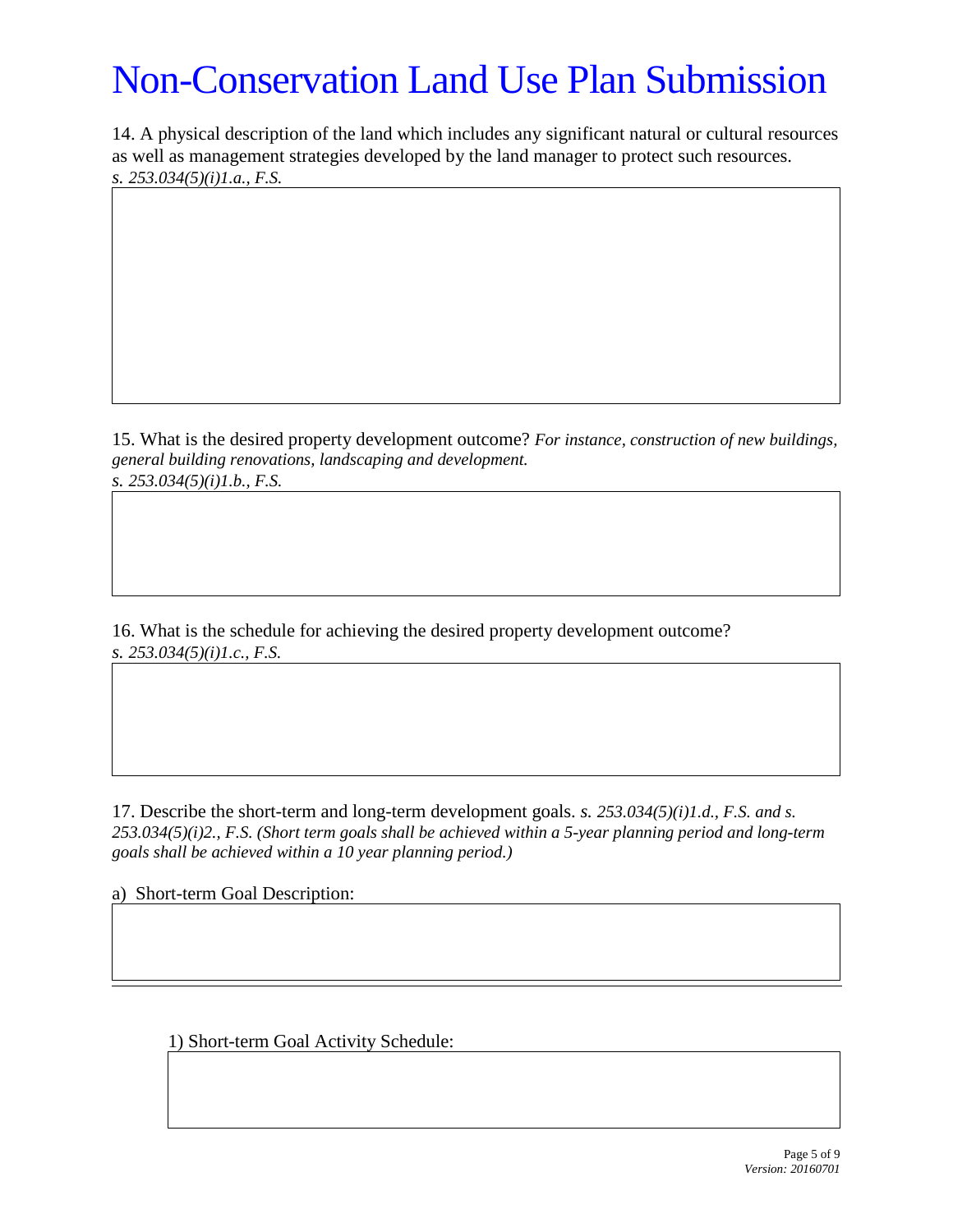b) Long-term Goal Description:

1) Long-term Goal Activity Schedule:

18. What are the measurable objectives to achieve the goals identified in the land use plan? *s. 253.034(5)(i)1.g., F.S.*

19. Please describe the management and control plan to prevent/control invasive, non-native plant species. *s.* 253.034(5)(*i*)1.e., *F.S.* (Information on the non-native plant species can be found at [The](http://www.invasivespeciesinfo.gov/toolkit/fl.shtml) *[Florida Natural Areas I](http://www.invasivespeciesinfo.gov/toolkit/fl.shtml)nventory, Invasive Species page and information on the control methods for those non-native plant species can be found in the resources listed on the site.)*

20. Please describe the management and control plan for soil erosion and soil and water contamination. *s. 253.034(5)(i)1.f., F.S.*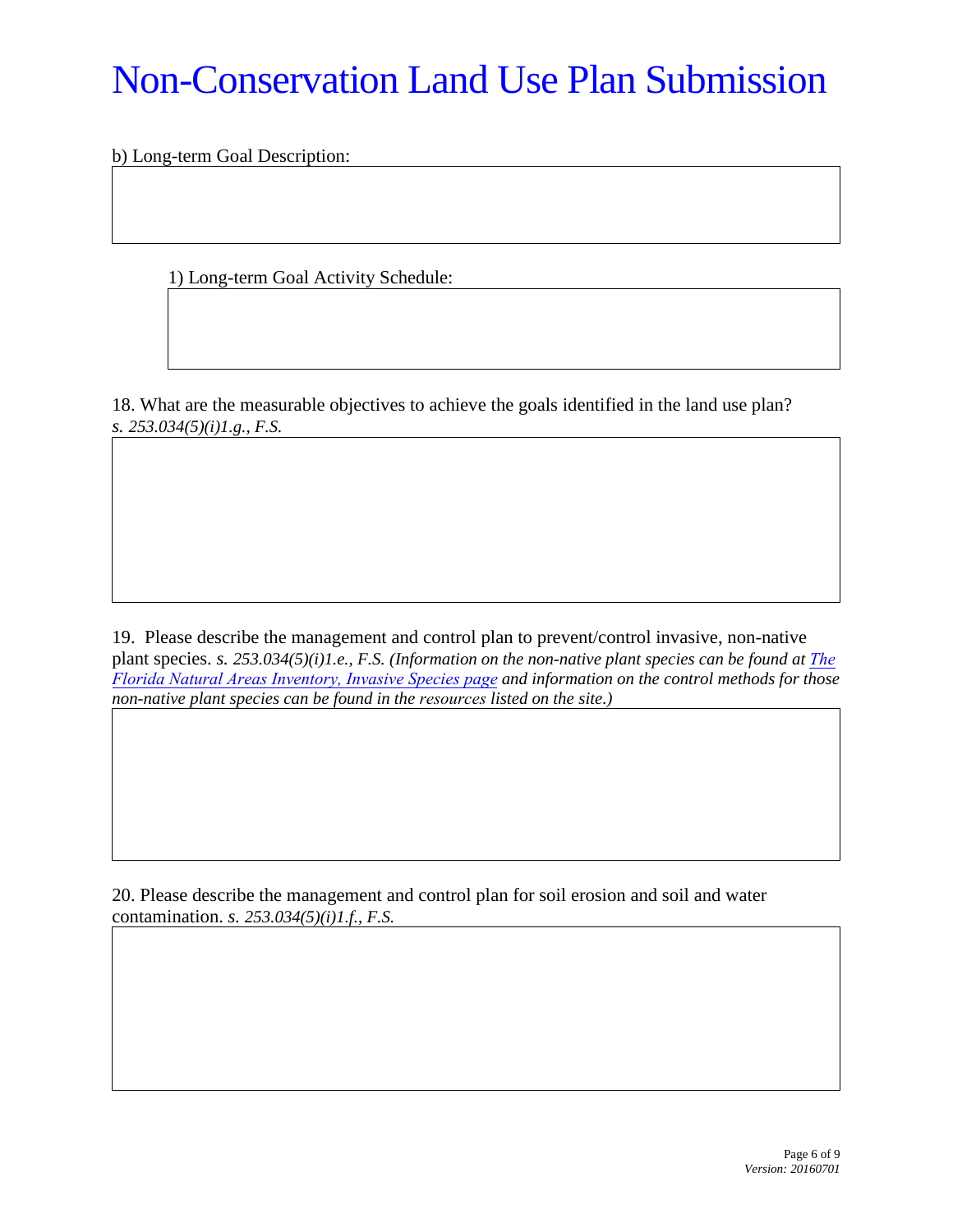### **D. Facility Maintenance**

#### *Fire Safety Systems Inspections*

- 21. Fire Safety System Contractor
	- Contact Person:
		-
		- a) Address: b) Phone:
		- c) Email:
- 22. Last date building was inspected:
- 23. List of the Deficiencies:
- 24. Date deficiencies were corrected:
- 25. Date inspected and approved by State Fire Marshal's Office.

*General Building Inspections*  26. General building inspection date:

- 27. List of building deficiencies in each subsection.
- a) Structural issues (Concrete, steel, wood):
- b) Roof System (Surface material, condition, age, remaining useful life):
- c) Building Envelope (Roof and sidewalls including windows and doors):
- d) Interior Finishes (Floors, walls, ceiling):
- e) Heating, Ventilation, A/C:
- f) Electrical System and Components
- g) Plumbing System and Fixtures:
- h) Landscaping:
- i) Hardscape (Walks, roadways, drives, parking areas):
- j) Stormwater Drainage: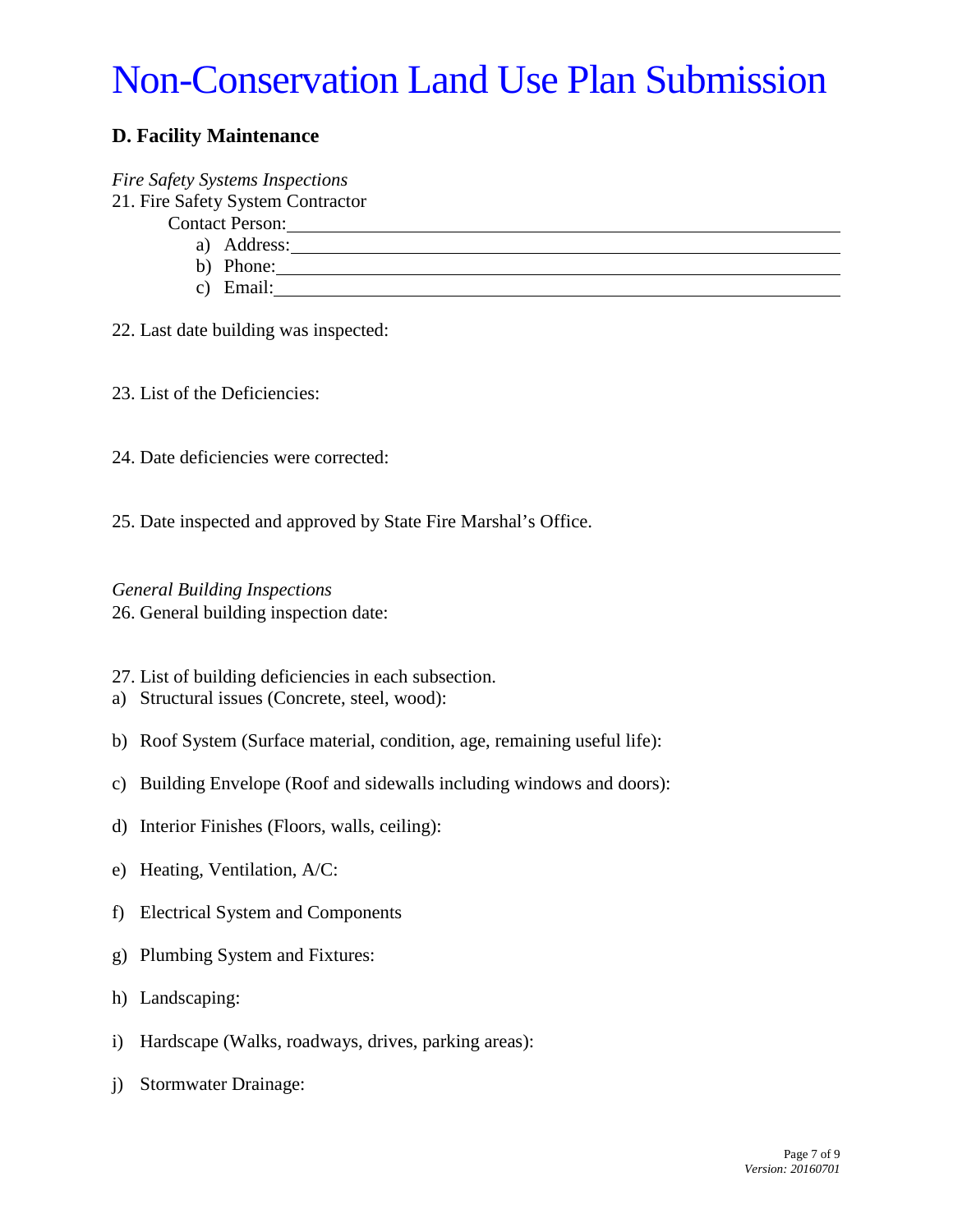28. Are there any planned upgrades or modifications to the facilities on site?  $\square$  Yes  $\square$  No

*(If you answered Yes, please contact the Division of State Lands for review and approval of any and all planned upgrades or modifications to the facility or site.)*

If so, please list upgrades or modifications and expected start and completion time

29. If this lease is to a State Agency, have you submitted a Legislative Budget Request?

|                                         | $\Box$ Yes | $\Box$ No |  |  |
|-----------------------------------------|------------|-----------|--|--|
| If so, what year are the funds expected |            |           |  |  |
|                                         |            |           |  |  |
|                                         |            |           |  |  |
|                                         |            |           |  |  |
|                                         |            |           |  |  |
|                                         |            |           |  |  |
| <b>E.</b> Contamination                 |            |           |  |  |
| 30. Any known contamination on site?    |            |           |  |  |
|                                         | $\Box$ Yes | $\Box$ No |  |  |
| If so, list them                        |            |           |  |  |
|                                         |            |           |  |  |

31. Are there any institutional controls in place?

 $\square$  Yes  $\square$  No

*(Institutional controls provide notice to the public in the form of a deed notice or classification exception area that contaminants remain in the soil and or groundwater above the Department's standard. These controls include mechanisms used to limit human activities at or near a contaminated site as well as ensuring the effectiveness of the remedial action over time. Common examples of such controls may include structure, land, and natural resource use restrictions, well restriction areas, ground water classification exception areas, deed notices, and declarations of environmental restrictions.)*